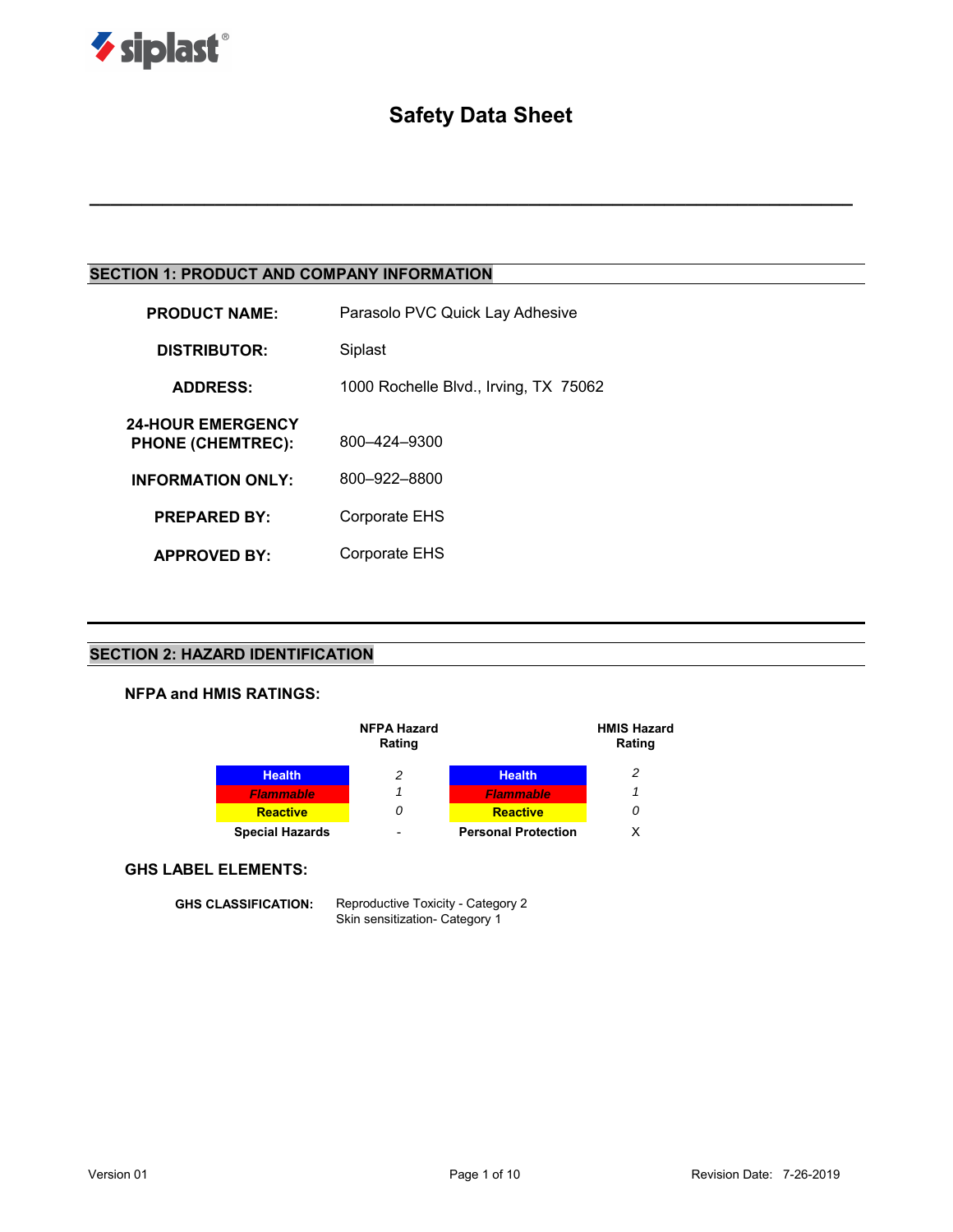| <b>GHS PICTOGRAMS:</b>                     |                                                                                                                                                                                                                                                                                                                                                |
|--------------------------------------------|------------------------------------------------------------------------------------------------------------------------------------------------------------------------------------------------------------------------------------------------------------------------------------------------------------------------------------------------|
| <b>SIGNAL WORD:</b>                        | Warning                                                                                                                                                                                                                                                                                                                                        |
| <b>HAZARD</b><br><b>STATEMENTS:</b>        | May cause an allergic skin reaction.<br>Suspected of damaging the unborn child.<br>May cause damage to organs through prolonged or repeated exposure if<br>inhaled                                                                                                                                                                             |
| <b>PRECAUTIONARY</b><br><b>STATEMENTS:</b> | Obtain special instructions before use.<br>Do not handle until all safety precautions have been read and<br>understood.<br>Do not breathe dust/ fume/ gas/ mist/ vapors/ spray.<br>Contaminated work clothing must not be allowed out of the<br>workplace.<br>Wear protective gloves/ protective clothing/ eye protection/ face<br>protection. |

### **ADDITIONAL HAZARD IDENTIFICATION INFORMATION:**

| <b>PRIMARY ROUTE OF EXPOSURE:</b>       | Skin Absorption and Inhalation.                                                                      |  |  |
|-----------------------------------------|------------------------------------------------------------------------------------------------------|--|--|
| <b>SIGNS &amp; SYMPTOMS OF EXPOSURE</b> |                                                                                                      |  |  |
| EYES:                                   | Contact with the liquid or exposure to mist or vapor may cause<br>irritation.                        |  |  |
| SKIN:                                   | This material may cause an allergic skin reaction. Skin absorption<br>may produce systemic toxicity. |  |  |
| <b>INGESTION:</b>                       | May be harmful if swallowed. Do not induce vomiting.                                                 |  |  |
| <b>INHALATION:</b>                      | High concentrations of vapor or mist may cause irritation of the<br>nose and throat.                 |  |  |
| <b>ACUTE HEALTH HAZARDS:</b>            | See above.                                                                                           |  |  |
| <b>CHRONIC HEALTH HAZARDS:</b>          | May cause an allergic skin reaction. Suspected of damaging the<br>unborn child.                      |  |  |
| <b>CARCINOGENICITY:</b>                 | None.                                                                                                |  |  |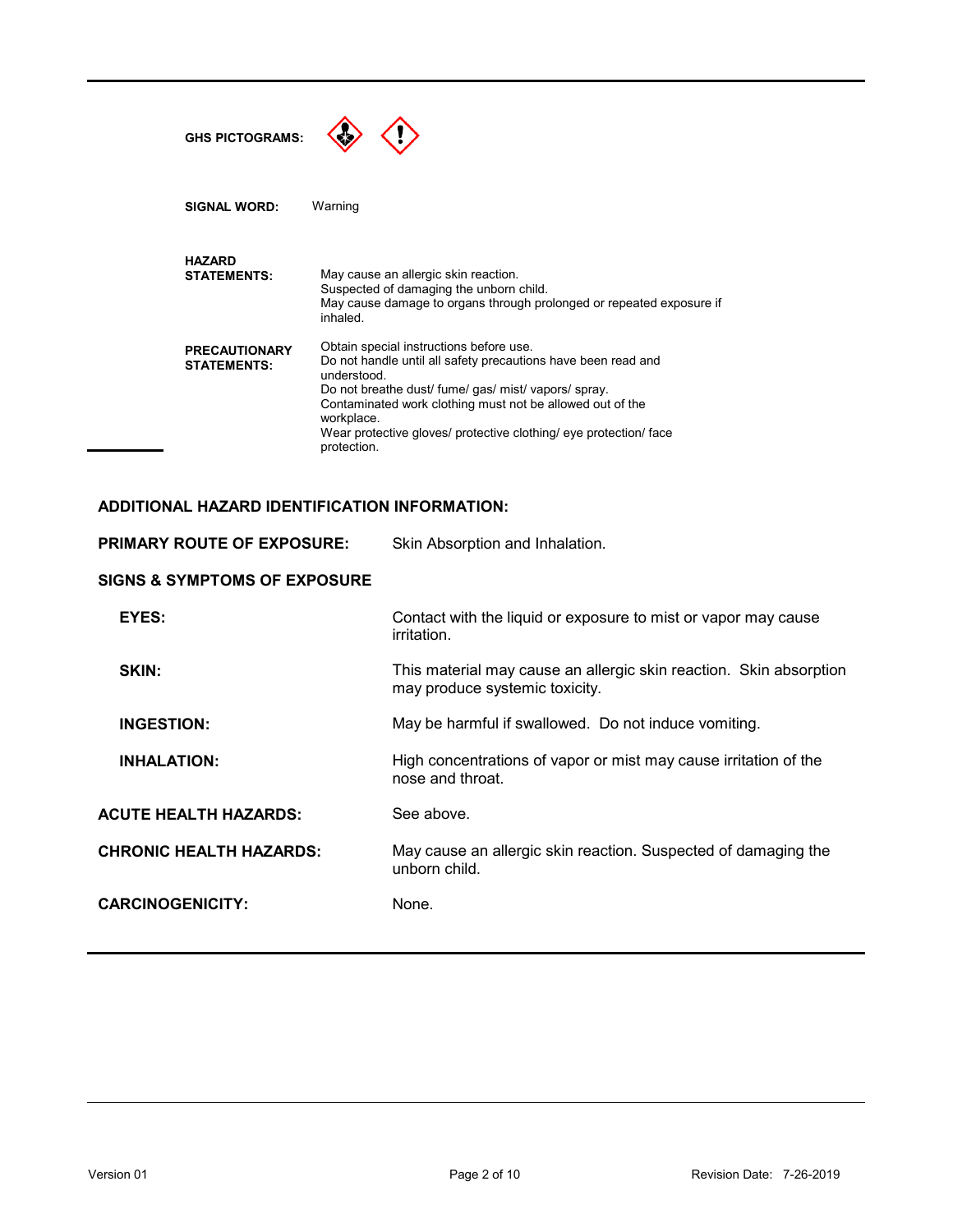# **SECTION 3: COMPOSITION/INFORMATION ON INGREDIENTS**

|                                                                                                                        |            |           | <b>OCCUPATIONAL EXPOSURE LIMITS</b> |              |                        |
|------------------------------------------------------------------------------------------------------------------------|------------|-----------|-------------------------------------|--------------|------------------------|
| <b>CHEMICAL NAME</b>                                                                                                   | CAS#       | % (BY WT) | <b>OSHA</b>                         | <b>ACGIH</b> | <b>OTHER</b>           |
| Toluene                                                                                                                | 108-88-3   | $1 - 5$   | $200$ ppm                           | 20 ppm       | <b>REL: 100</b><br>ppm |
| Mixture of 5-<br>CHLORO-2-<br>METHYL-4-<br>ISOTHIAZOLIN-3-<br>ONE and 2-<br>METHYL-4-<br>ISOTHIAZOLIN-3-<br><b>ONE</b> | 26172-55-4 | $<$ 1     | <b>NE</b>                           | <b>NE</b>    | <b>NE</b>              |

### **NE= Not Established**

# **SECTION 4: FIRST AID MEASURES**

### **FIRST AID PROCEDURES**

| EYES:                                                        | Flush eyes with water for 15 minutes. If irritation or reddening persists,<br>call physician.                                                                                  |
|--------------------------------------------------------------|--------------------------------------------------------------------------------------------------------------------------------------------------------------------------------|
| SKIN:                                                        | Remove contaminated clothes. Wash exposed areas with soap and<br>water. If redness or swelling develops, seek medical attention.                                               |
| <b>INHALATION:</b>                                           | Move the individual to an area with fresh air or provide oxygen<br>immediately, call physician.                                                                                |
| <b>INGESTION:</b>                                            | If swallowed, contact physician immediately. Do not induce vomiting.<br>This material can enter lungs during swallowing or vomiting and cause<br>lung inflammation and damage. |
| <b>NOTES TO PHYSICIANS OR</b><br><b>FIRST AID PROVIDERS:</b> | May cause an allergic skin reaction. May cause respiratory irritation.                                                                                                         |

# **SECTION 5: FIRE FIGHTING PROCEDURES**

| <b>SUITABLE EXTINGUISHING MEDIA:</b>  | Water, dry chemical, CO <sub>2</sub> , and foam.                                      |  |  |
|---------------------------------------|---------------------------------------------------------------------------------------|--|--|
| <b>HAZARDOUS COMBUSTION PRODUCTS:</b> | Aluminum oxides, silicon oxides, carbon dioxide and carbon<br>monoxide, hydrocarbons. |  |  |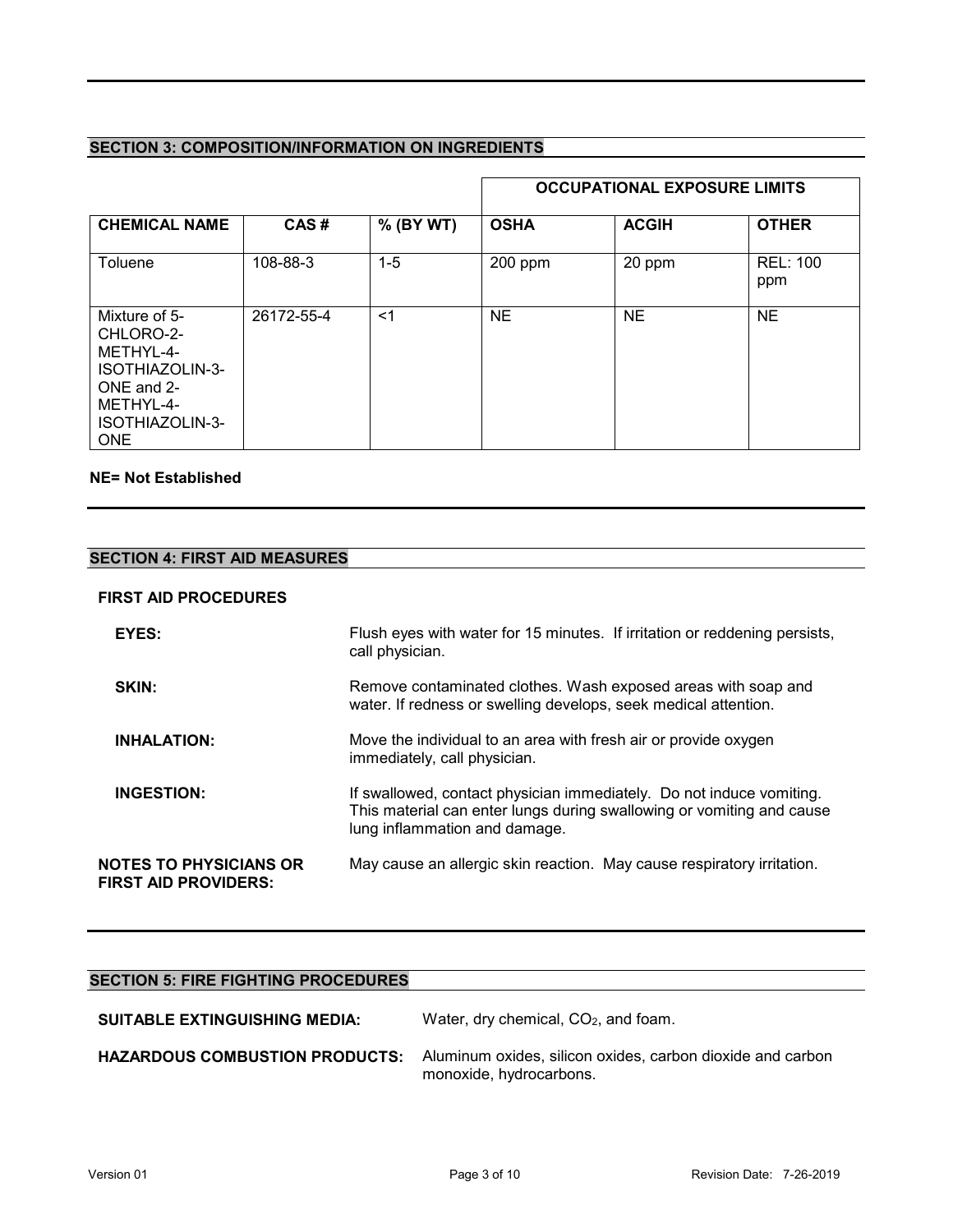**RECOMMENDED FIRE FIGHTING PROCEDURES:**

Use self-contained breathing apparatus and protective clothing.

**UNUSUAL FIRE & EXPLOSION HAZARDS:**

None.

### **SECTION 6: ACCIDENTAL RELEASE MEASURES**

**ACCIDENTAL RELEASE MEASURES:** Dam up area to prevent spreading of material. Provide ventilation. Dry up the compound using an absorbent material. Prevent product from entering drains.

Keep in suitable, closed containers for disposal.

| <b>SECTION 7: HANDLING AND STORAGE</b> |                                                                                                                                                                                                                                                                                                                                                                                                                            |
|----------------------------------------|----------------------------------------------------------------------------------------------------------------------------------------------------------------------------------------------------------------------------------------------------------------------------------------------------------------------------------------------------------------------------------------------------------------------------|
| <b>HANDLING AND STORAGE:</b>           | Keep container tightly closed in a dry and well-ventilated<br>place. Containers which are opened must be carefully resealed<br>and kept upright to prevent leakage.<br>Observe label precautions.                                                                                                                                                                                                                          |
| <b>OTHER PRECAUTIONS:</b>              | Persons susceptible to skin sensitisation problems or asthma,<br>allergies, chronic or recurrent respiratory disease should not<br>be employed in any process in which this mixture is being<br>used.<br>Container hazardous when empty.<br>Avoid exposure - obtain special instructions before use.<br>Avoid contact with skin and eyes.<br>Smoking, eating and drinking should be prohibited in the<br>application area. |

### **SECTION 8: EXPOSURE CONTROLS/PERSONAL PROTECTION**

| <b>ENGINEERING CONTROLS /</b><br><b>VENTILATION:</b> | Provide sufficient mechanical ventilation to maintain exposure<br>below exposure limits.                                                                                            |
|------------------------------------------------------|-------------------------------------------------------------------------------------------------------------------------------------------------------------------------------------|
| <b>RESPIRATORY PROTECTION:</b>                       | Use NIOSH approved organic vapor cartridge type respirator if<br>there is potential to exceed exposure limit(s). Observe OSHA<br>regulations for respiratory use (29 CFR 1910.134). |
| <b>EYE PROTECTION:</b>                               | Safety goggles or safety glasses with side shields.                                                                                                                                 |
| <b>SKIN PROTECTION:</b>                              | Wear appropriate impermeable gloves to prevent skin contact.                                                                                                                        |
| <b>OTHER PROTECTIVE EQUIPMENT:</b>                   | Not applicable.                                                                                                                                                                     |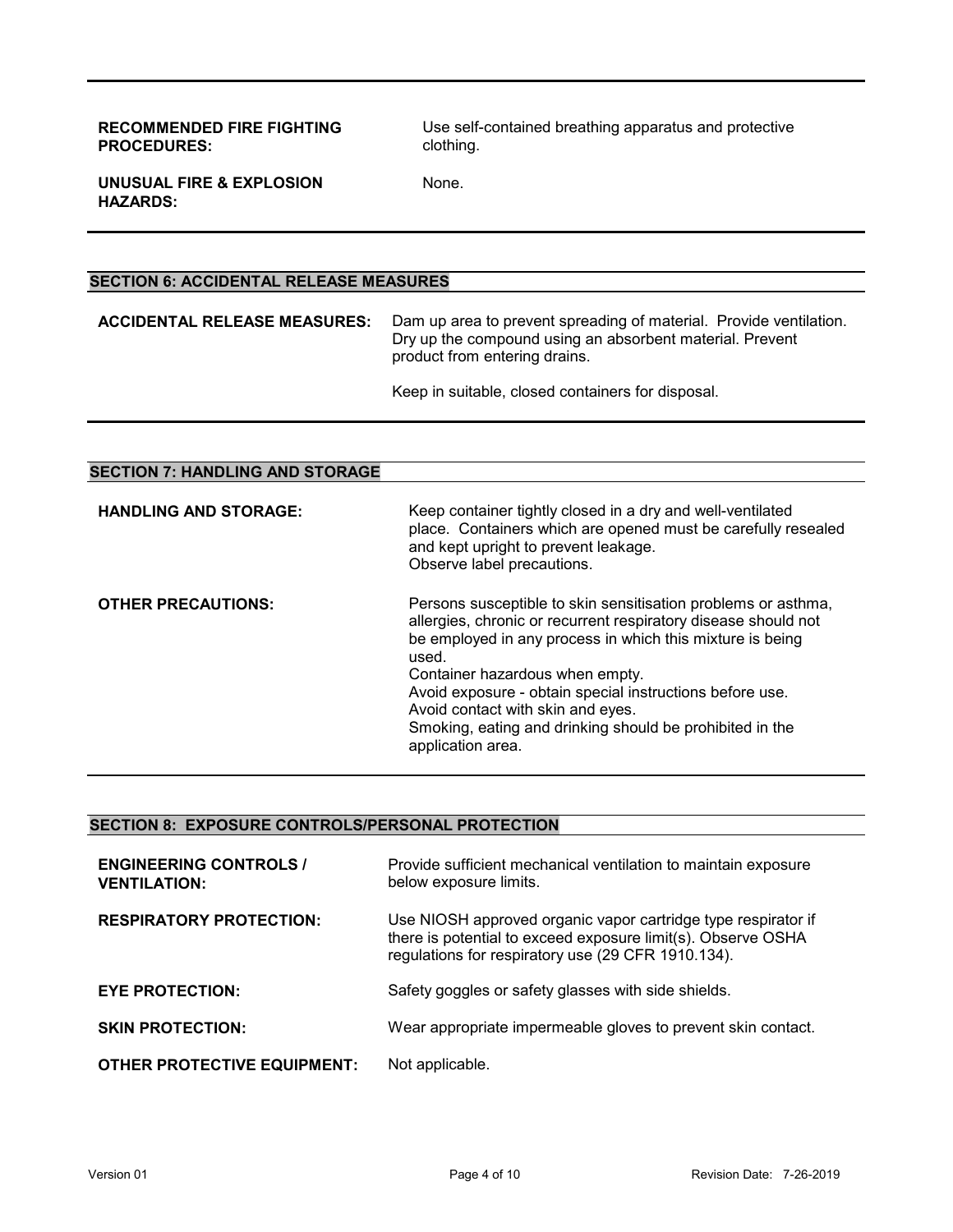**WORK HYGIENIC PRACTICES:** Wash exposed skin prior to eating, drinking, or smoking and at the end of each shift.

# **SECTION 9: PHYSICAL AND CHEMICAL PROPERTIES**

| <b>APPEARANCE &amp; ODOR:</b>    | White emulsion. |                                 |         |
|----------------------------------|-----------------|---------------------------------|---------|
| <b>FLASH POINT:</b>              | No Data         | <b>LOWER EXPLOSIVE LIMIT:</b>   | No Data |
| <b>METHOD USED:</b>              | No Data         | <b>UPPER EXPLOSIVE LIMIT:</b>   | No Data |
| <b>EVAPORATION RATE:</b>         | No Data         | <b>BOILING POINT:</b>           | No Data |
| pH (undiluted product):          | $7 - 8.5$       | <b>MELTING POINT:</b>           | No Data |
| <b>SOLUBILITY IN WATER:</b>      | Insoluble       | <b>SPECIFIC GRAVITY:</b>        | No Data |
| <b>VAPOR DENSITY:</b>            | No Data         | <b>PERCENT VOLATILE:</b>        | No Data |
| <b>RELATIVE DENSITY:</b>         | 1.03            | <b>MOLECULAR WEIGHT:</b>        | No Data |
| <b>VOC WITH WATER (LBS/GAL):</b> | No Data         | <b>WITHOUT WATER (LBS/GAL):</b> | No Data |

### **SECTION 10: STABILITY AND REACTIVITY**

| <b>THERMAL STABILITY:</b>                                 | STABLE X                                       | UNSTABLE <b>I</b> |
|-----------------------------------------------------------|------------------------------------------------|-------------------|
| <b>CONDITIONS TO AVOID (STABILITY):</b>                   | Stable under recommended storage conditions.   |                   |
| <b>INCOMPATIBILITY (MATERIAL TO</b><br>AVOID):            | Strong acids. Strong oxidizing agents.         |                   |
| <b>HAZARDOUS DECOMPOSITION OR BY-</b><br><b>PRODUCTS:</b> | No hazardous decomposition products are known. |                   |
| <b>HAZARDOUS POLYMERIZATION:</b>                          | Will not occur.                                |                   |

### **SECTION 11: TOXICOLOGICAL INFORMATION**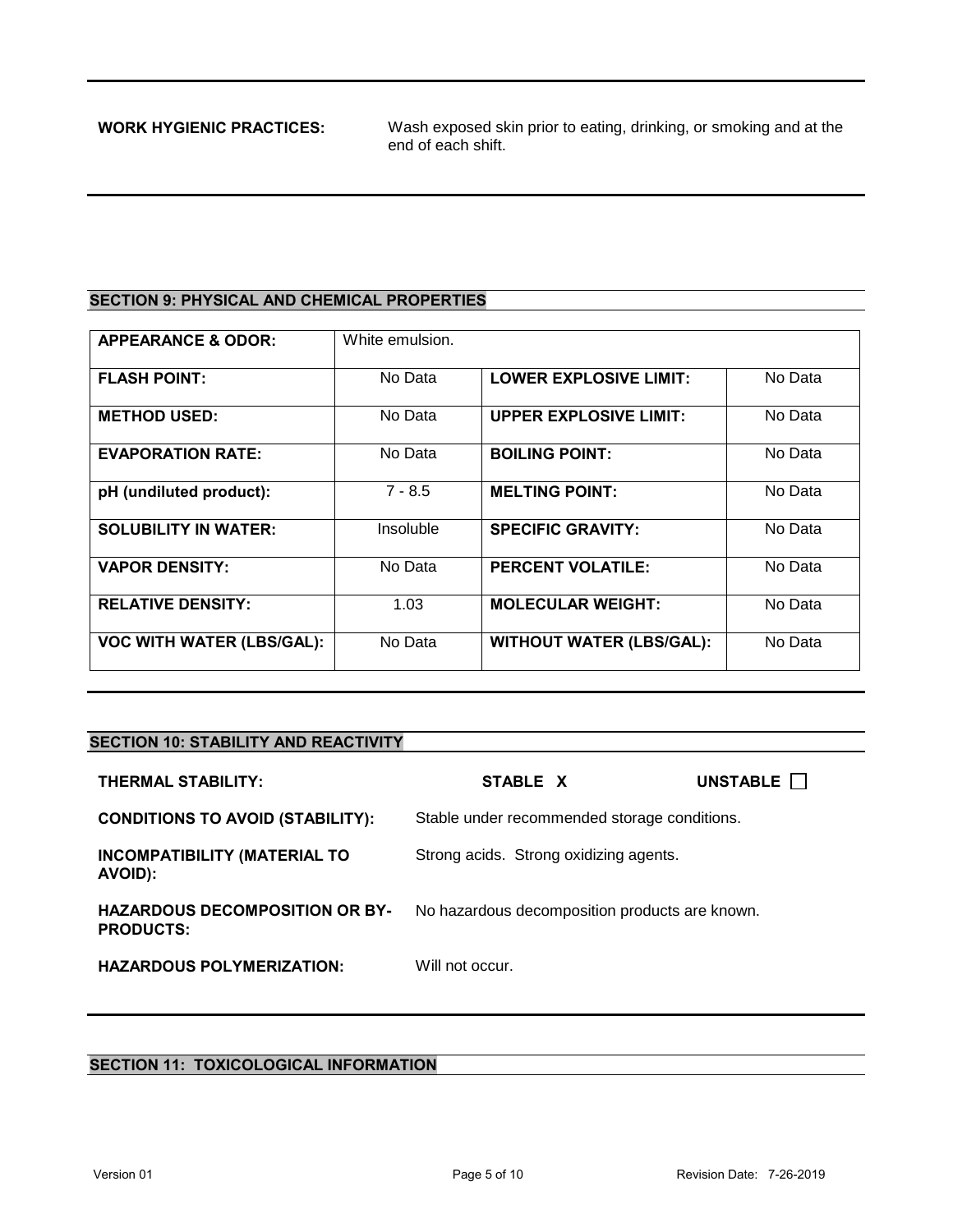### **TOXICOLOGICAL INFORMATION:**

Information on likely routes of exposure:

Inhalation Skin contact Eye Contact Ingestion

### **Acute toxicity**

Not classified based on available information.

### **Components:**

TOLUENE:

**Acute oral toxicity** LD50 (Rat): > 5,000 mg/kg

### **Acute inhalation toxicity**

LC50 (Rat): 28.1 mg/l Exposure time: 4 h Test atmosphere: vapor

### **Acute dermal toxicity**

LD50 (Rabbit): 12,124 mg/kg

Mixture of 5-CHLORO-2-METHYL-4-ISOTHIAZOLIN-3-ONE and 2-METHYL-4-ISOTHIAZOLIN-3- ONE:

### **Acute oral toxicity :**

Assessment: The component/mixture is classified as acute oral toxicity, category 3.

### **Acute inhalation toxicity** :

LC50 (Rat): 0.33 mg/l Exposure time: 4 h Test atmosphere: dust/mist

### **Acute dermal toxicity :**

LD50 (Rabbit): 141 mg/kg

### **Skin corrosion/irritation**

Not classified based on available information.

#### Components:

TOLUENE: Result: Irritating to skin.

Mixture of 5-CHLORO-2-METHYL-4-ISOTHIAZOLIN-3-ONE and 2-METHYL-4-ISOTHIAZOLIN-3- ONE:

Species: Rabbit Result: Corrosive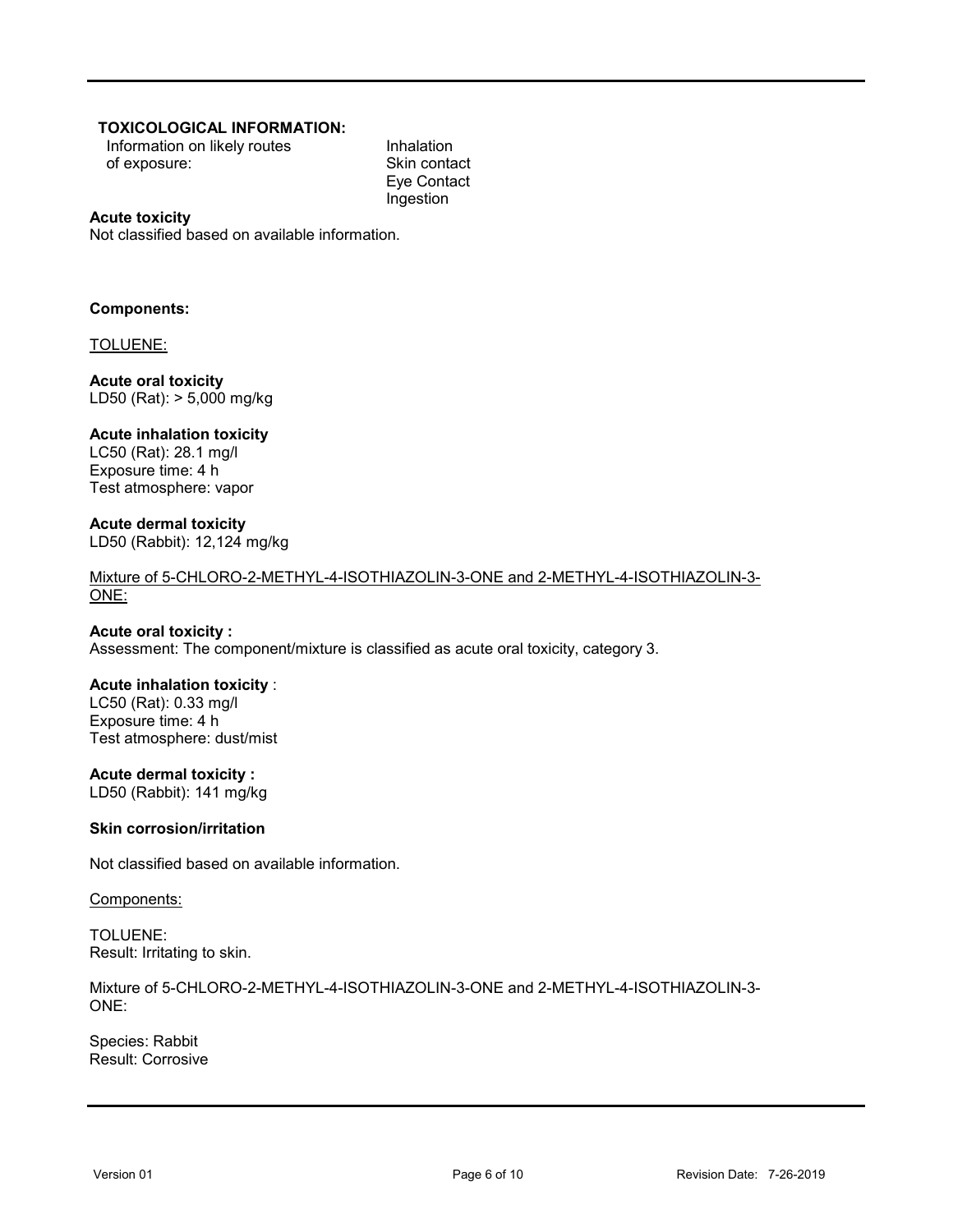### **Respiratory or skin sensitization**

Skin sensitisation: May cause an allergic skin reaction. Respiratory sensitisation: Not classified based on available information.

**Carcinogenicity** Not classified based on available information. **Reproductive toxicity** Suspected of damaging fertility or the unborn child.

### **Components:**

TOLUENE: Reproductive toxicity - Assessment Some evidence of adverse effects on development, based on animal experiments.

#### **STOT - single exposure**

May cause respiratory irritation. May cause drowsiness or dizziness.

Target Organs: Nervous system Assessment: May cause drowsiness or dizziness. Exposure routes: Inhalation

#### **STOT - repeated exposure**

May cause damage to organs (Neurologic: other (neuropsychological effects, auditory dysfunction and effects on color vision)) through prolonged or repeated exposure if inhaled.

### **Components:**

TOLUENE: Exposure routes: Inhalation Target Organs: Neurologic: other (neuropsychological effects, auditory dysfunction and effects on color vision) Assessment: May cause damage to organs through prolonged or repeated exposure.

#### **Aspiration toxicity**

Not classified based on available information.

#### **Product:**

No aspiration toxicity classification

### **Components:**

TOLUENE:

May be fatal if swallowed and enters airways.

### **SECTION 12: ECOLOGICAL INFORMATION**

#### **ECOLOGICAL INFORMATION:**

| <b>Ecotoxicity</b> |
|--------------------|
| <b>Components:</b> |
| <b>TOLUENE:</b>    |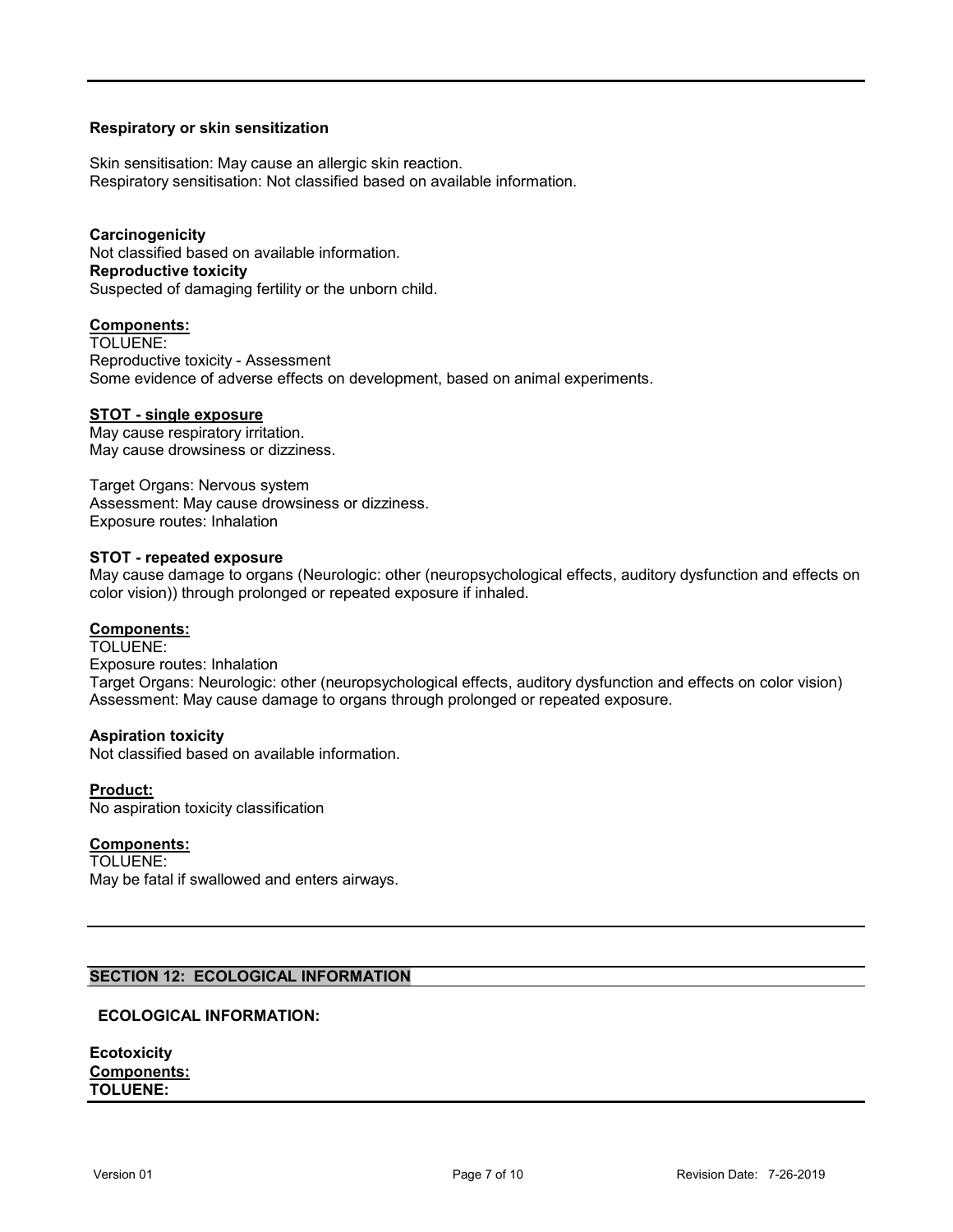Toxicity to fish

LC50 (Oncorhynchus kisutch (coho salmon)): 5.5 mg/l Exposure time: 96 h Test Type: flow-through test

Toxicity to daphnia and other aquatic invertebrates

EC50 (Water flea (Ceriodaphnia dubia)): 3.78 mg/l Exposure time: 48 h Remarks: Mortality

Toxicity to algae

EC50 (Pseudokirchneriella subcapitata (microalgae)): > 433 mg/l End point: Growth inhibition Exposure time: 96 h NOEC (Scenedesmus quadricauda (Green algae)): > 400 mg/l End point: Growth inhibition Exposure time: 7 d

Toxicity to fish (Chronic toxicity)

NOEC (Oncorhynchus mykiss (rainbow trout)): 1.39 mg/l Exposure time: 40 d Test Type: flow-through test

Toxicity to daphnia and other aquatic invertebrates (Chronic toxicity)

NOEC (Water flea (Ceriodaphnia dubia)): 0.74 mg/l Exposure time: 7 d No data available Persistence and degradability

### **TOLUENE:**

Biodegradability

Result: Readily biodegradable.

### **Bioaccumulative potential components:**

### **TOLUENE:**

Bioaccumulation

Species: Leuciscus idus (Golden orfe) Bioconcentration factor (BCF): 94 Exposure time: 3 d Concentration: 0.05 mg/l Method: Not reported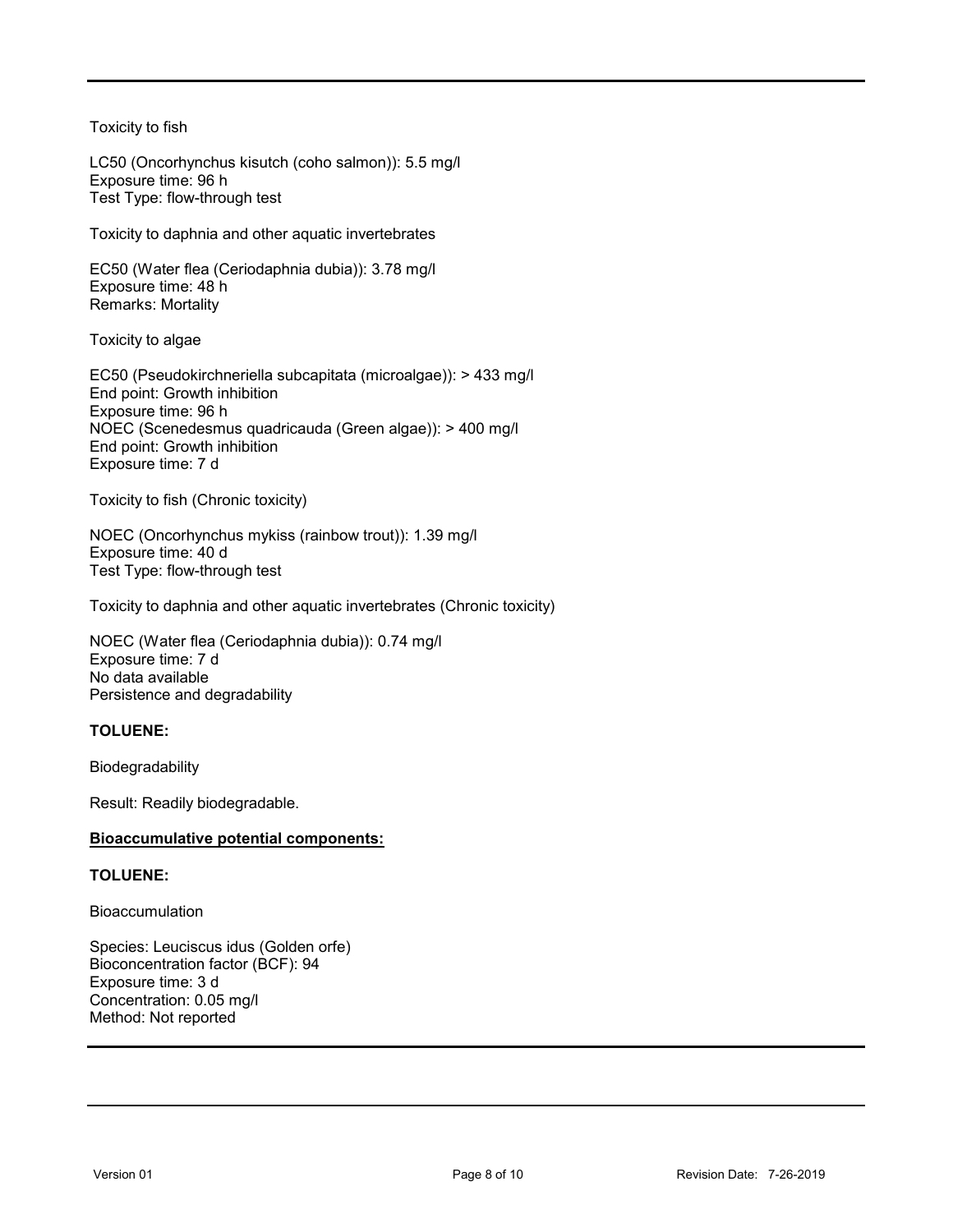### **SECTION 13: DISPOSAL CONSIDERATIONS**

**WASTE DISPOSAL METHOD:** Dispose of in accordance with Federal, State or local regulations.

## **SECTION 14: TRANSPORTATION INFORMATION**

#### **U.S. DOT TRANSPORTATION**

Not regulated for shipment.

**IATA**

Not regulated for shipment.

### **IMDG**

Not regulated for shipment.

**Marine Pollutant:** No

| SECTION 15: REGULATORY INFORMATION |                                                                           |                                                    |                                                            |  |
|------------------------------------|---------------------------------------------------------------------------|----------------------------------------------------|------------------------------------------------------------|--|
| <b>U.S. FEDERAL REGULATIONS</b>    |                                                                           |                                                    |                                                            |  |
| <b>TSCA:</b>                       | This product and its components are listed on the TSCA 8(b)<br>inventory. |                                                    |                                                            |  |
| <b>CERCLA:</b>                     | None                                                                      |                                                    |                                                            |  |
| <b>SARA</b>                        |                                                                           |                                                    |                                                            |  |
| 311/312 HAZARD CATEGORIES:         | Fire Hazard, Acute Health Hazard, Chronic Health Hazard.                  |                                                    |                                                            |  |
| <b>313 REPORTABLE INGREDIENTS:</b> | Toluene                                                                   | 108-88-3                                           | $1 - 5%$                                                   |  |
| <b>CALIFORNIA PROPOSITION 65:</b>  | cancer, birth defects, or other reproductive harm. For                    | This product can expose you to chemicals including | toluene which is known to the State of California to cause |  |

Other state regulations may apply. Check individual state requirements. The following components appear on one or more of the following state hazardous substances lists:

more information go to www.P65Warnings.ca.gov.

| ---<br>$\sim$<br>________<br>$\sim$ | <u>м.</u><br>Name<br><br>emica<br>ີ | - -<br><br>' ד<br>™~ | . .<br>◡◚ | ---<br>M<br>171 <i>1</i> | <b>MN</b> | טעו | - | N |
|-------------------------------------|-------------------------------------|----------------------|-----------|--------------------------|-----------|-----|---|---|
|-------------------------------------|-------------------------------------|----------------------|-----------|--------------------------|-----------|-----|---|---|